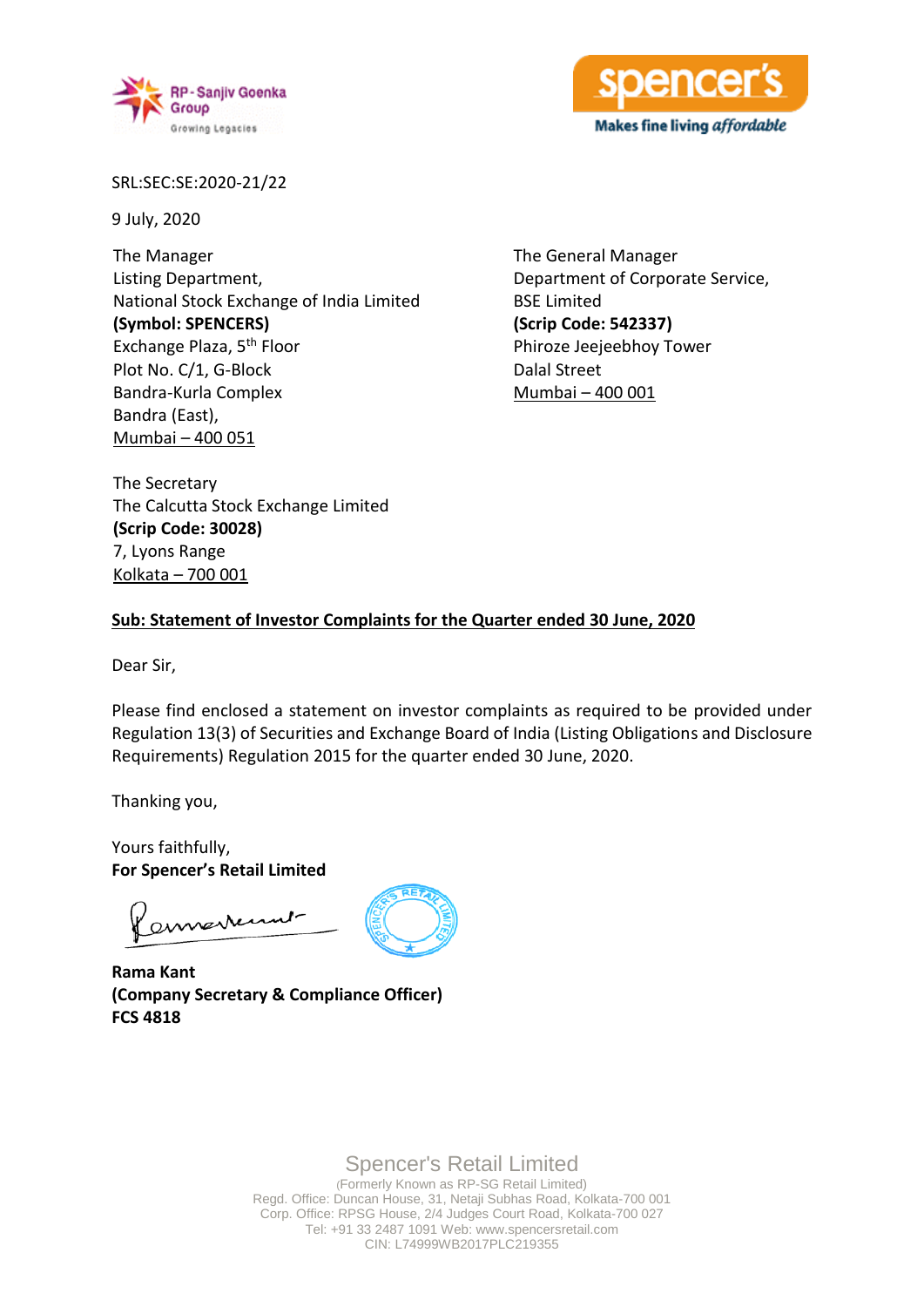## **Spencer's Retail Limited (Formerly known as RP-SG Retail Limited)**

# **Statement of Investor Complaints**

**1. Name of Listed Entity : Spencer's Retail Limited 2. Quarter ended : 30 June, 2020**

### **Part A**

| Sr. No. | <b>Particulars</b>                                                 | <b>Number</b> |  |  |
|---------|--------------------------------------------------------------------|---------------|--|--|
|         | Number of complaints pending at the beginning of the quarter       |               |  |  |
|         | Number of complaints received directly including scores            |               |  |  |
|         | Number of complaints forwarded by Investors                        |               |  |  |
|         | Number of complaints received directly from Stock exchange         |               |  |  |
|         | Number of complaints received directly from Depository Participant |               |  |  |
|         | Total Number of complaints/comments received (1+2+3+4+5)           |               |  |  |
|         | Number of complaints redressed/resolved                            |               |  |  |
|         | Number of complaints pending                                       |               |  |  |

## **Part B**

| Sr.No. | <b>Name of Complainant</b> | <b>Date of Complaint</b> | <b>Status</b><br>(Resolved/pending) |
|--------|----------------------------|--------------------------|-------------------------------------|
| Nil    | Nil                        | Nil                      | Nil                                 |

Permaneument-

**09.07.2020 Company Secretary**